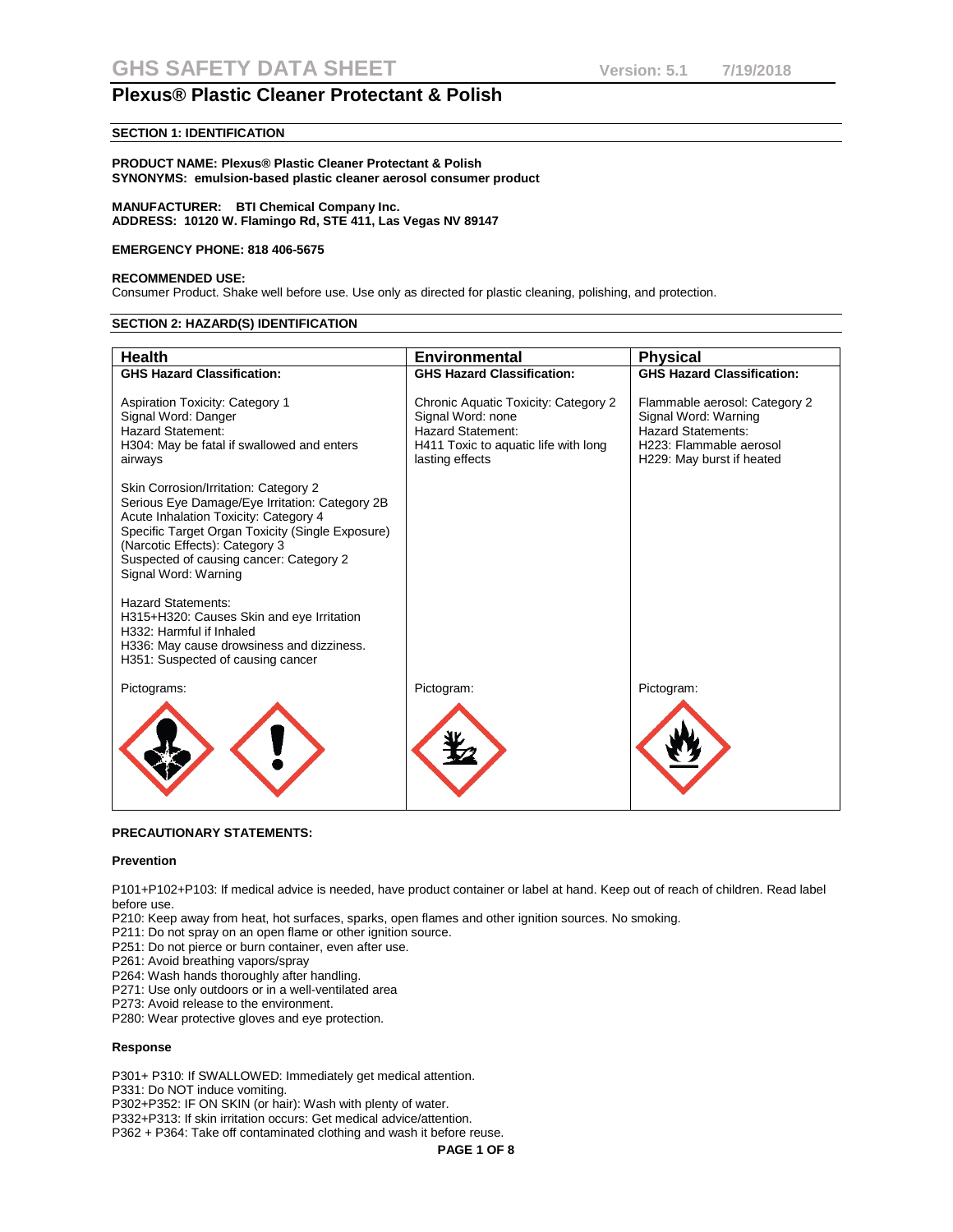P304 + P340: IF INHALED get medical attention if you feel unwell. Remove person to fresh air and keep comfortable for breathing. P312: Get medical assistance if you feel unwell.

P305+P351+P338: IF IN EYES: Rinse cautiously with water for several minutes. Remove contact lenses, if present and easy to do. Continue rinsing. P337 +313: If eye irritation persists: Get medical attention.

P391: Collect spillage

#### **Storage**

P410+P412: Protect from sunlight. Do not expose container to temperatures exceeding 50 °C (122 °F) P405: Store locked up

#### **Disposal**

P501: Dispose of container in accordance with local/regional/national regulations. Cans with contents depleted through consumer use are not considered a RCRA waste.

### **HAZARDS NOT OTHERWISE CLASSIFIED:** none

### **STATEMENT ON % OF MIXTURE CONTAINIING INGREDIENTS(S) WITH UNKNOWN ACUTE TOXICITY:** none

## **SECTION 3: COMPOSITION/INFORMATION ON INGREDIENTS**

| <b>CHEMICAL NAME</b><br>(COMMON NAME) | <b>CAS NUMBER</b> | <b>QUANTITY</b><br>Weight % |
|---------------------------------------|-------------------|-----------------------------|
| Hydrotreated light naphtha            | 64742-49-0        | $20 - 25*$                  |
| <b>Isobutane</b>                      | 75-28-5           | $10-15*$                    |
| Propane                               | 74-98-6           | $1-5*$                      |
| Coconut oil diethanolamine condensate | 68603-42-9        | $0.1 - 0.2*$                |
| Diethanolamine                        | 111-42-2          | ≤0.06*                      |

 **\***TRADE SECRET STATEMENT: The exact concentration of composition has been withheld as a trade secret.

| Inhalation                       | <b>Skin</b>                                       | Eyes                             | Ingestion                   |
|----------------------------------|---------------------------------------------------|----------------------------------|-----------------------------|
| IF spray is INHALED: Remove      | IF ON SKIN (or hair): Wash                        | If in EYES: Rinse cautiously     | If SWALLOWED: Get           |
| person to fresh air and keep     | with plenty of water. Take off                    | with water for several           | immediate medical           |
| comfortable for breathing. Get   | contaminated clothing and                         | minutes. Remove contact          | attention. Do NOT induce    |
| medical assistance if the person | wash it before reuse. If skin                     | lenses, if present and easy to   | vomiting.                   |
| feels unwell.                    | irritation occurs, get medical                    | do. Continue rinsing. If eye     |                             |
|                                  | advice/attention.                                 | irritation persists, get medical |                             |
|                                  |                                                   | attention.                       |                             |
|                                  | <b>Most Important Acute Symptoms or Effects</b>   |                                  |                             |
| Narcotic effects if inhaled at   | Defatting or drying of the                        | Eye irritation, stinging,        | Nausea, vomiting, diarrhea. |
| high concentrations: light       | skin.                                             | redness, tearing                 | Contains aliphatic          |
| headedness, dizziness,           |                                                   |                                  | petroleum distillates.      |
| drowsiness, headache,            |                                                   |                                  | Swallowing large amounts    |
| unconsciousness. May be          |                                                   |                                  | of product will result in   |
| irritating to mucous membranes   |                                                   |                                  | vomiting and aspiration of  |
| and upper respiratory tract.     |                                                   |                                  | the solvent into lungs.     |
| Intentional misuse by            |                                                   |                                  |                             |
| deliberately concentrating and   |                                                   |                                  |                             |
| inhaling this product may be     |                                                   |                                  |                             |
| harmful or fatal.                |                                                   |                                  |                             |
|                                  | <b>Most Important Delayed Symptoms of Effects</b> |                                  |                             |
| Pre-existing asthma-like         | Redness, burning, drying,                         |                                  | Gastrointestinal distress   |
| conditions may be aggravated.    | and cracking of skin                              |                                  |                             |
| Pre-existing heart disorders     |                                                   |                                  |                             |
| may aggravated if exposed to     |                                                   |                                  |                             |
| high concentrations.             |                                                   |                                  |                             |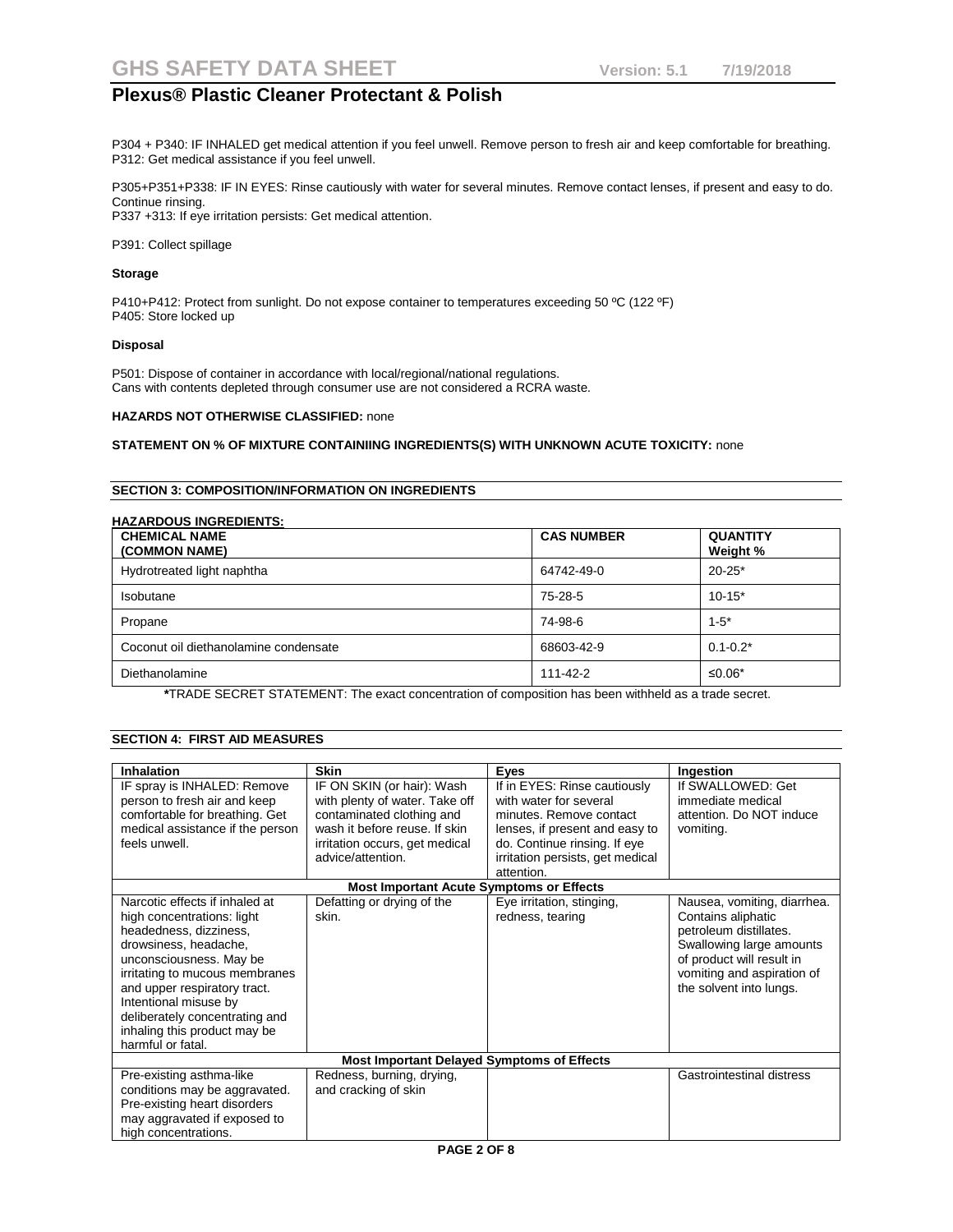## **SECTION 5: FIRE-FIGHTING MEASURES**

| <b>Suitable Extinguishing Equipment</b>                                                                                                                                                                                                                       | <b>Specific Hazards that Develop</b><br>from the Surrounding Fire                                                                                                                                                                                                    | <b>Protective Equipment</b>                                                                                   |
|---------------------------------------------------------------------------------------------------------------------------------------------------------------------------------------------------------------------------------------------------------------|----------------------------------------------------------------------------------------------------------------------------------------------------------------------------------------------------------------------------------------------------------------------|---------------------------------------------------------------------------------------------------------------|
| Small fire: dry chemicals, carbon dioxide,<br>foam, water fog, inert gas (nitrogen)<br>Large fire: foam, water fog, water spray<br>Do NOT use a solid stream of water<br>directly on the fire, as the water may<br>cause the fuel to spread to a larger area. | Heat from surrounding fire can cause the<br>aerosol container to burst from pressure<br>build up. The following hazards are about<br>the contents of the aerosol container:<br>Product vapors are heavier than air.<br>Flammable contents are lighter than<br>water. | Wear self-contained breathing<br>apparatus with full face-piece operated<br>in positive pressure demand mode. |
| Cool uninvolved container to prevent<br>bursting.                                                                                                                                                                                                             | Flash point of contents is sub-ambient.<br>Hazardous decomposition products:<br>carbon dioxide, carbon monoxide, oxides<br>of nitrogen and silicon, smoke, soot.                                                                                                     |                                                                                                               |

## **SECTION 6: ACCIDENTAL RELEASE MEASURES**

**PERSONAL PRECAUTIONS:** Eliminate all ignition sources. Do not touch the spill with bare skin or walk in a spill. Use Viton (or similar fluoroelastomer) gloves if immersion is probable, eye protection, and rubber/plastic boots for large spills of unpackaged product concentrate. Use nitrile or fluoroelastomer gloves for incidental splash protection.

#### **EMERGENCY PROCEDURES:**

| <b>Containment of Product</b>                                                       | <b>Clean Up Procedure: Large Spills</b>                                                                                                                                                                                                                                                                                                                                                                                  | <b>Clean Up Procedure:</b>                                                                                                                                                                                                                                                                                                                                                                                                                                                       |
|-------------------------------------------------------------------------------------|--------------------------------------------------------------------------------------------------------------------------------------------------------------------------------------------------------------------------------------------------------------------------------------------------------------------------------------------------------------------------------------------------------------------------|----------------------------------------------------------------------------------------------------------------------------------------------------------------------------------------------------------------------------------------------------------------------------------------------------------------------------------------------------------------------------------------------------------------------------------------------------------------------------------|
| Concentrate                                                                         | <b>During Manufacturing or Transportation</b>                                                                                                                                                                                                                                                                                                                                                                            | <b>Consumer Use</b>                                                                                                                                                                                                                                                                                                                                                                                                                                                              |
| Eliminate all ignition sources.<br>Prevent product from entering water<br>resources | Unpackaged Product Concentrate: Adsorb spill<br>with inert material such as sand, soil, vermiculite.<br>diatomaceous earth. Scoop up solids, Sweep<br>up. Transfer to closable containers for disposal<br>as RCRA D001 Hazardous Waste (ignitable)<br>waste).<br>Aerosol Cans: Dispose of non-empty aerosol<br>containers via a licensed aerosol recycler. Liquid<br>concentrate in can is RCRA D001 Hazardous<br>Waste. | Wipe spill up with adsorbent material<br>(paper towels, newspaper), allow to<br>dry, and transfer residue to waste<br>container.<br>Empty aerosol cans as post-<br>consumer waste are not considered<br>a hazardous waste. Give the empty<br>cans to an aerosol recycler, or<br>dispose of them as household solid<br>waste. Do not incinerate empty cans.<br>Non-empty aerosol cans are<br>considered hazardous, and must be<br>disposed of via a licensed aerosol<br>recycler. |

## **SECTION 7: HANDLING AND STORAGE**

| <b>Precautions for Safe Handling</b>                           | <b>Conditions for Safe Storage</b>                            |
|----------------------------------------------------------------|---------------------------------------------------------------|
| Keep out of reach of children. Read label before use.          | Protect from sunlight.                                        |
| Keep away from heat, hot surfaces, sparks, open flames and     | Do not expose container to temperatures exceeding 50 °C       |
| other ignition sources. No smoking.                            | (122 ºF)                                                      |
| Do not spray on an open flame or other ignition source.        | Store locked up.                                              |
| Do not pierce or burn container, even after use.               | Do not store near open flame.                                 |
| Avoid breathing vapors/spray                                   | Do not smoke or use an ignition source near or in the storage |
| Wash hands thoroughly after handling.                          | area.                                                         |
| Use only outdoors or in a well-ventilated area                 |                                                               |
| Avoid release to the environment.                              |                                                               |
| Avoid skin contact. Wear protective gloves and eye protection. |                                                               |

## **SECTION 8: EXPOSURE CONTROLS/PERSONAL PROTECTION**

**VENTILATION and ENGINEERING CONTROLS:** In a manufacturing environment, use mechanical ventilation or a large open area to maintain exposure limits below TLV. In consumer applications, use only in large open areas.

**RESPIRATORY PROTECTION:** In a manufacturing environment, use a NIOSH/MSHA-approved air-supplied respirator where petroleum distillate vapors exceed TLV.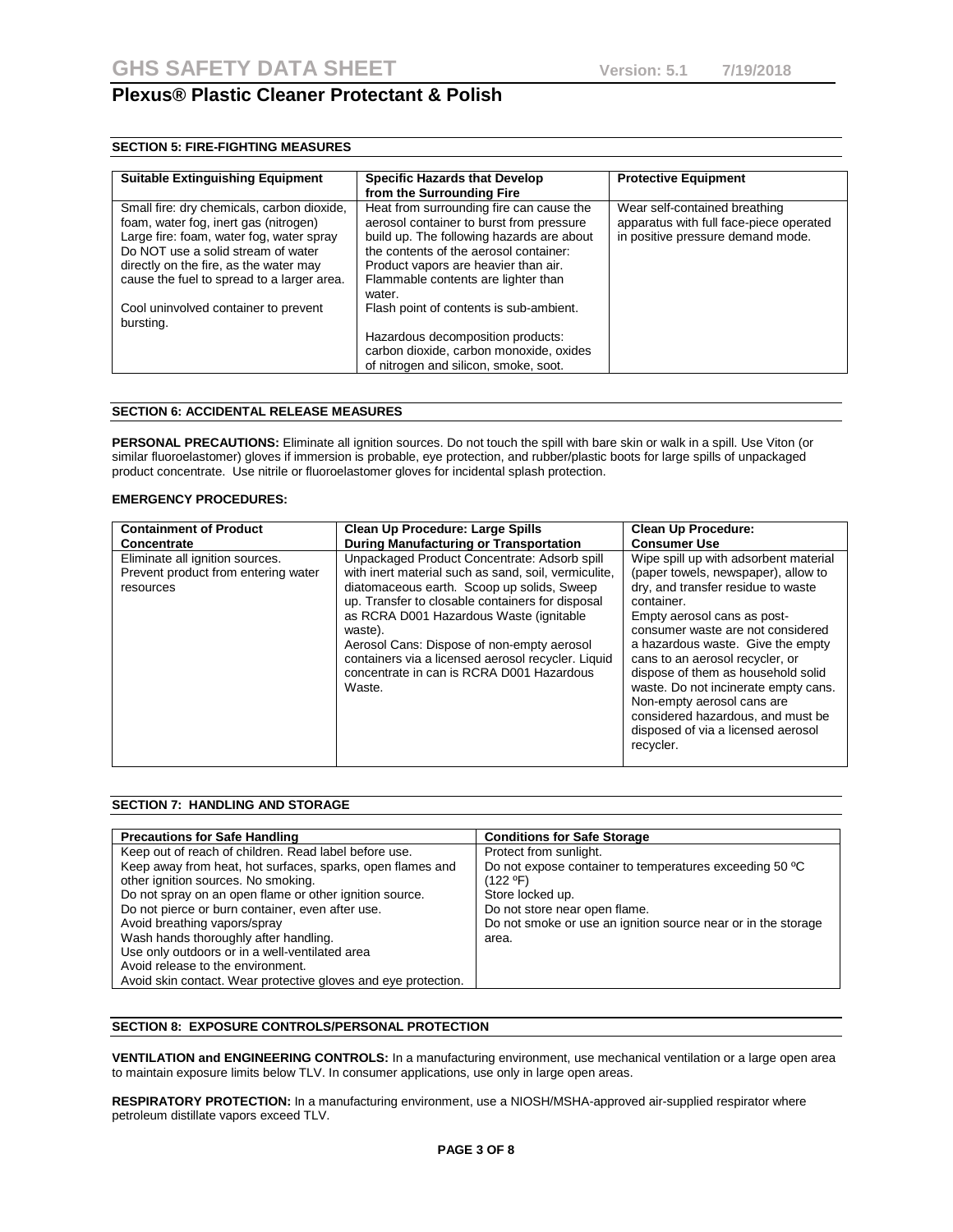**EYE PROTECTION:** In a manufacturing environment, chemical splash goggles are required; protective eyeware is encouraged for consumers using aerosols.

**SKIN PROTECTION:** Avoid skin contact. In a manufacturing environment, resistant gloves such as nitrile or fluoroelastomer (Viton) are required. Consumers should use nitrile gloves to protect skin from incidental splashing or overspray.

**OTHER PROTECTIVE CLOTHING OR EQUIPMENT:** In the manufacturing environment, impervious clothing and boots are recommended to prevent exposure from large spills. In the consumer environment, avoid skin and eye contact, and avoid breathing mists.

**WORK HYGIENIC PRACTICES:** Wash hands with soap and water after handling this product. Avoid direct contact with skin and eyes.

#### **EXPOSURE LIMITS:**

|                            |               | <b>REGULATORY</b>      | <b>RECOMMENDED</b>     |                                        |
|----------------------------|---------------|------------------------|------------------------|----------------------------------------|
|                            |               | (7/2018)               |                        | (7/2018)                               |
| CHEMICAL NAME              | CAS           | <b>OSHA PEL</b>        | <b>NIOSH REL</b>       | <b>ACGIH</b>                           |
| (COMMON NAME)              | <b>NUMBER</b> | 8 hr TWA               | 10 hr TWA              | 8 hr TWA                               |
|                            |               |                        |                        |                                        |
|                            |               |                        |                        | 1200 mg/m <sup>3</sup>                 |
|                            |               |                        |                        | (reciprocal calculation                |
| Hydrotreated light naphtha | 64742-49-0    | 2000 mg/m <sup>3</sup> | 350 mg/m $3$           | method, ACGIH app H)                   |
|                            |               |                        |                        |                                        |
| Isobutane                  | 75-28-5       | not established        | 1900 mg/m <sup>3</sup> | 15 minute STEL: 2370 mg/m <sup>3</sup> |
|                            |               |                        |                        | Monitor minimal oxygen                 |
| Propane                    | 74-98-6       | 1800 mg/m <sup>3</sup> | 1800 mg/m <sup>3</sup> | content to prevent asphyxia            |
| Coconut oil diethanolamine |               |                        |                        |                                        |
| condensate                 | 68603-42-9    | not established        | not established        | not established                        |

#### **SECTION 9: PHYSICAL AND CHEMICAL PROPERTIES**

#### **Unless otherwise indicated, all properties are of the unpackaged product concentrate.**

#### **APPEARANCE:**

white to off-white creamy emulsion in an aerosol can

**ODOR:** lemon

#### **pH:** 7.6

**RELATIVE DENSITY (water = 1):** 0.91

**MELTING/FREEZING POINT:** 6 ºC (43 ºF)

**INITIAL BOILING POINT / BOILING RANGE:**  88 ºC (190 ºF)

#### **SOLUBILITY:** negligible

**PARTITION COEFFICIENT (n-octanol/water):** estimated Log  $K_{ow} \sim 6$ 

**VISCOSITY:** not determined; unknown

#### **VAPOR PRESSURE:** not determined; unknown

**VAPOR DENSITY (air = 1):** 1.4

#### **EVAPORATION RATE (butyl acetate =1):** 1

**FLASH POINT:** 15 ºC (59 ºF) (emulsion) <<0 ºC (<<32ºF) (propellant)

**FLAMMABILITY:** flammable aerosol

**UPPER/LOWER FLAMMABILITY OR EXPLOSIVE LIMITS:** UEL: 9%; LEL: .9%

**AUTO-IGNITION TEMPERATURE:** 232 ºC (450 ºF)

**DECOMPOSITION TEMPERATURE:** not determined; unknown

**VOC of Aerosol Product (40 CFR 59 Subpart C or CARB Method 310) (calculated):** 37%

#### **SECTION 10: STABILITY AND REACTIVITY**

#### **REACTIVITY:** Not reactive

**CHEMICAL STABILITY:** This product is stable under normal use and storage conditions. Emulsion separates into two phases upon standing; shaking the container restores the emulsion.

#### **OTHER:**

**Incompatibilities/Materials to Avoid:** ignition sources, excessive heat, strong oxidizing agents such as peroxides, permanganates, nitrates, nitrites, chlorine gas.

**Hazardous Decomposition Products:** thermal decomposition will evolve petroleum decomposition products, steam, and oxides of carbon, nitrogen, and silicon

**Hazardous Polymerization:** Will not occur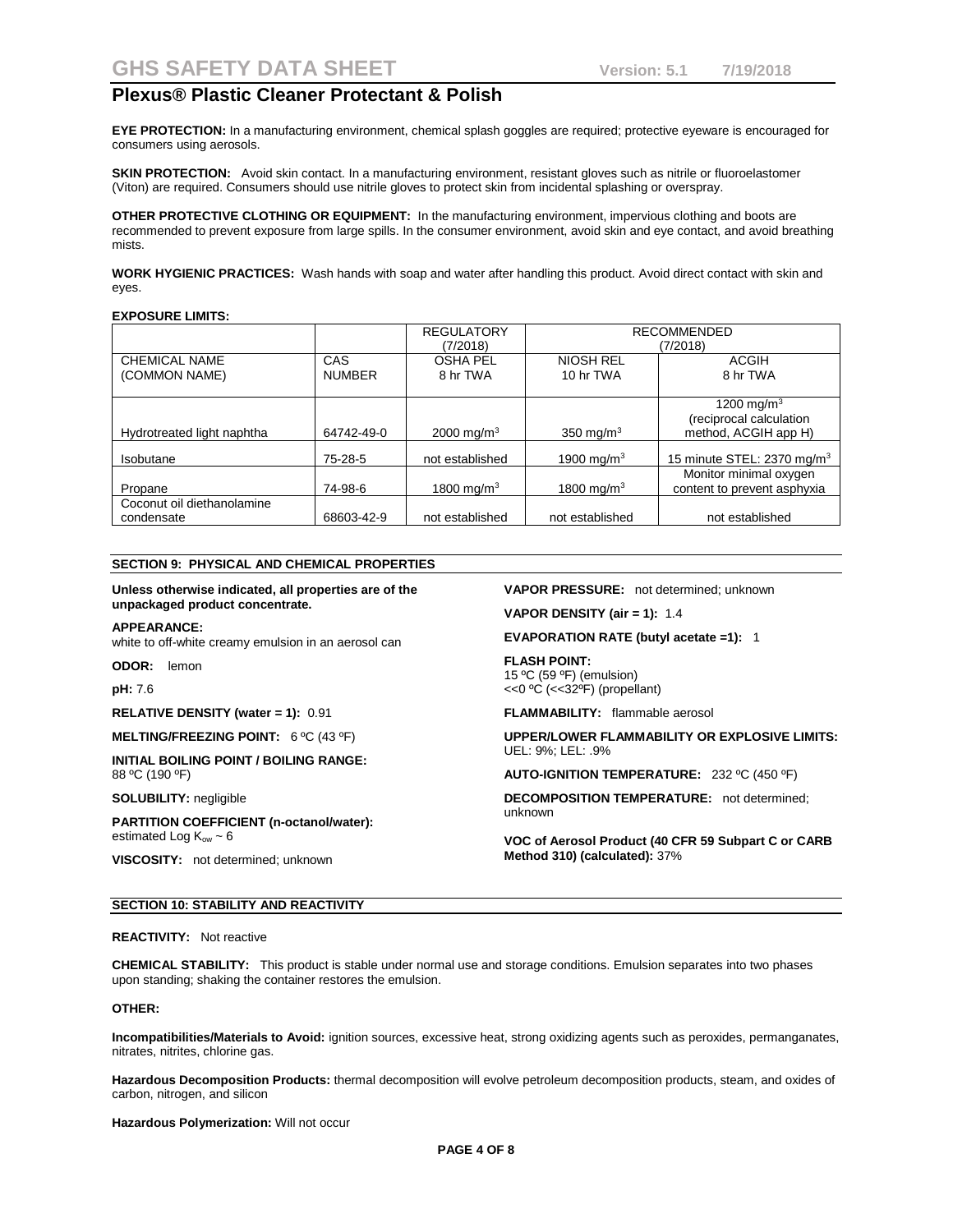### **SECTION 11: TOXICOLOGICAL INFORMATION**

#### **Likely Routes of exposure:** Skin and eye contact; inhalation of aerosol spray

| <b>Inhalation</b>                                                                                                                                                                                                                                                                                          | <b>Skin</b>                                       | Eyes                                             |  |  |
|------------------------------------------------------------------------------------------------------------------------------------------------------------------------------------------------------------------------------------------------------------------------------------------------------------|---------------------------------------------------|--------------------------------------------------|--|--|
| <b>Acute Exposure Effects</b>                                                                                                                                                                                                                                                                              |                                                   |                                                  |  |  |
| Narcotic effects if inhaled at high concentrations: light headedness,<br>dizziness, drowsiness, headache, unconsciousness. May be<br>irritating to mucous membranes and upper respiratory tract.<br>Intentional misuse by deliberately concentrating and inhaling this<br>product may be harmful or fatal. | Defatting or drying of the skin.                  | Eye irritation,<br>stinging, redness,<br>tearing |  |  |
| <b>Delayed Exposure Effects</b>                                                                                                                                                                                                                                                                            |                                                   |                                                  |  |  |
| Pre-existing asthma-like conditions may be aggravated. Pre-<br>existing heart disorders may aggravated if exposed to high<br>concentrations.                                                                                                                                                               | Redness, burning, drying, and<br>cracking of skin |                                                  |  |  |
| <b>Chronic Exposure Effects</b>                                                                                                                                                                                                                                                                            |                                                   |                                                  |  |  |
| Unknown                                                                                                                                                                                                                                                                                                    | Unknown                                           | unknown                                          |  |  |

LD<sub>50</sub> Oral: Non-toxic, per 16CFR1500 (CPSC Federal Hazardous Substances Act); no mortalities were observed at an oral dose of 5000 mg/kg in the FHSA Acute Oral Toxicity Screen (report date 02/21/1995, private laboratory study)

LC<sub>50</sub> Inhalation: unknown; not tested; not estimated

**LD50 Dermal:** unknown; not tested; not estimated

**CARCINOGENICITY:** This product contains ≥0.1% coconut oil diethanolamine condensate, a listed possible carcinogen (Group 2B) according to IARC and California Proposition 65. This product contains no other listed carcinogens according to ACGIH, IARC, NTP, OSHA, and/or Proposition 65 in concentrations of 0.1% or greater. See Proposition 65 table in Section 15 for a list of substances present at a concentration of <0.1%.

#### **SECTION 12: ECOLOGICAL INFORMATION**

**LC50 Aquatic Toxicity:** not tested; estimated <1 mg/L (petroleum hydrocarbons)

**Biodegradability:** not tested; some components of this mixture are estimated to be not readily biodegradable

**Bioaccumulation potential:** not tested; some components of this mixture are estimated to bioaccumulate.

#### **SECTION 13: DISPOSAL CONSIDERATIONS**

#### **WASTE DISPOSAL METHOD:**

**Large Scale, Unpackaged Product Concentrate:** Dispose in accordance with Federal, State, and Local regulations as a hazardous waste (due to ignitibility), using a certified hazardous waste hauler. Do not discharge effluent containing this product into lakes, streams, ponds or estuaries, oceans, or other waters unless in accordance with the requirements of a National Pollutant Discharge Elimination System (NPDES) permit, and the permitting authority has been notified in writing prior to discharge. Do not discharge effluent containing this product to sewer systems.

**Large Scale, Non-Empty Aerosol Cans**: Dispose of non-empty aerosol containers via a licensed aerosol recycler. Liquid concentrate in can is RCRA D001 Hazardous Waste.

**RCRA HAZARD CLASS:** Large quantities of this unpackaged product concentrate are a RCRA hazardous waste (D001); the hazard class is ignitability.

#### **Consumer Product Waste:**

Wipe small spills up with adsorbent material (paper towels, newspaper), allow to dry, and transfer residue to waste container. Empty aerosol cans as post-consumer waste are not considered a hazardous waste. Give the empty cans to an aerosol recycler, or dispose of them as household solid waste. Do not incinerate empty cans.

Non-empty aerosol cans are considered hazardous, and must be disposed of via a licensed aerosol recycler. The liquid in the can is a RCRA hazardous waste (D001, ignitability)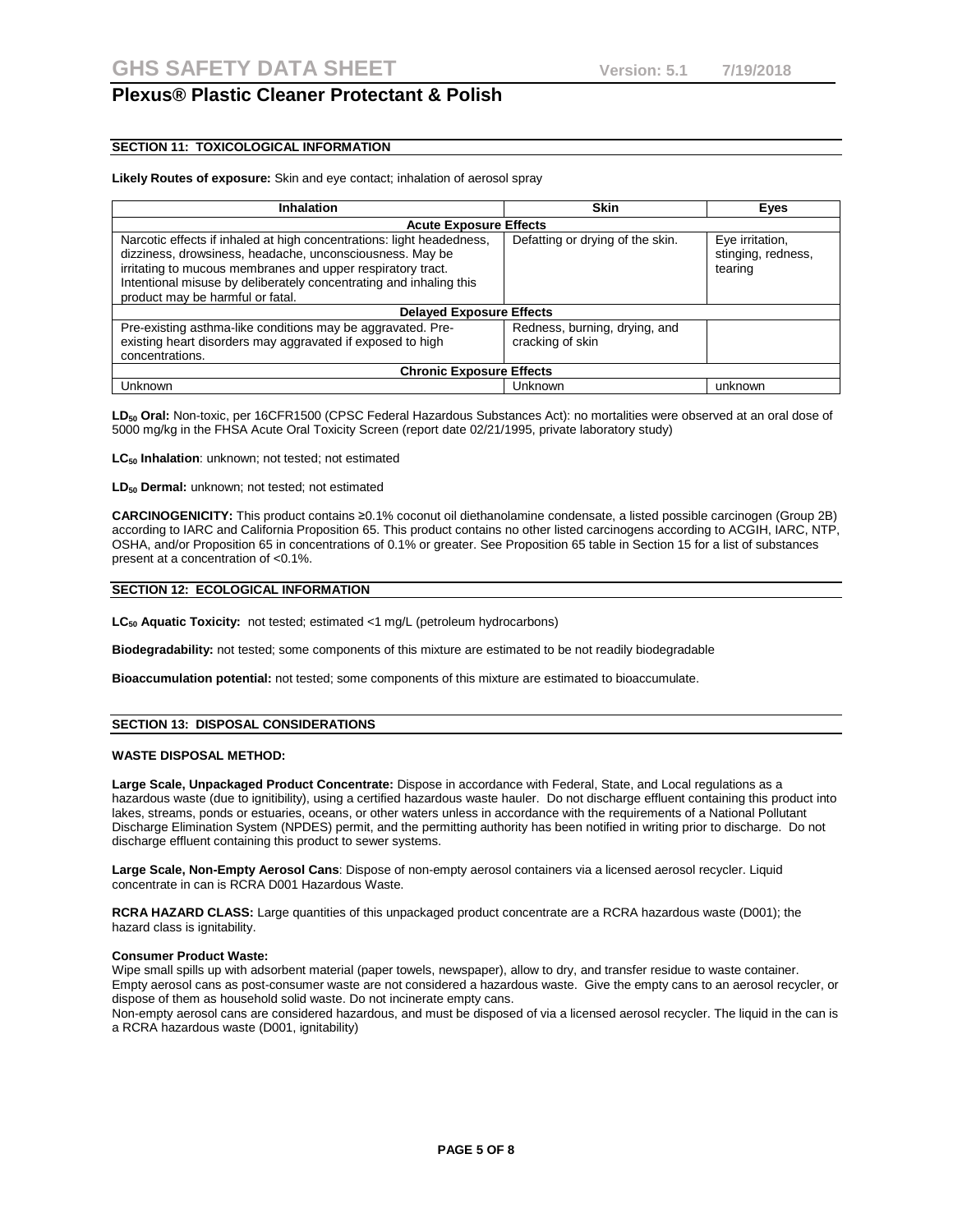## **SECTION 14: TRANSPORT INFORMATION**



#### **SECTION 15: REGULATORY INFORMATION**

#### **U.S. FEDERAL REGULATIONS**

**CPSC (CONSUMER PRODUCT SAFETY COMMISSION):** This aerosol consumer product is packaged and labeled in compliance with 16CFR1500 (CPSC Federal Hazardous Substances Act).

#### **TSCA (TOXIC SUBSTANCE CONTROL ACT):**

requirements, per 40CFR372.38(a) and (c).

All ingredients in this product are in compliance with US TSCA Chemical Substance Inventory Requirements.

#### **CERCLA (COMPREHENSIVE RESPONSE COMPENSATION, AND LIABILITY ACT) (40 CFR302.4):** Reportable Quantity of spilled bulk product ("characteristic of ignitability") is 100 pounds.

## **EPCRA EXTREMELY HAZARDOUS SUBSTANCES (40CFR 355.30):** Not regulated.

#### **EPCRA SECTIONS 311/312 HAZARD CATEGORIES (40CFR 370.10):**

Reportable quantity of stored bulk product ("Fire Hazard") is ≥1000 pounds.

#### **EPCRA SECTION 313 TOXIC CHEMICAL NOTIFICATION AND RELEASE REPORTING (40 CFR 372.65):**

In the manufacturing environment, this product is exempt from toxic chemical release reporting requirements because it contains no 40CFR372 Subpart D toxic chemicals above the *de minimus* levels. As a consumer product, Plexus® Plastic Cleaner Protectant and Polish is exempt from all toxic chemical release reporting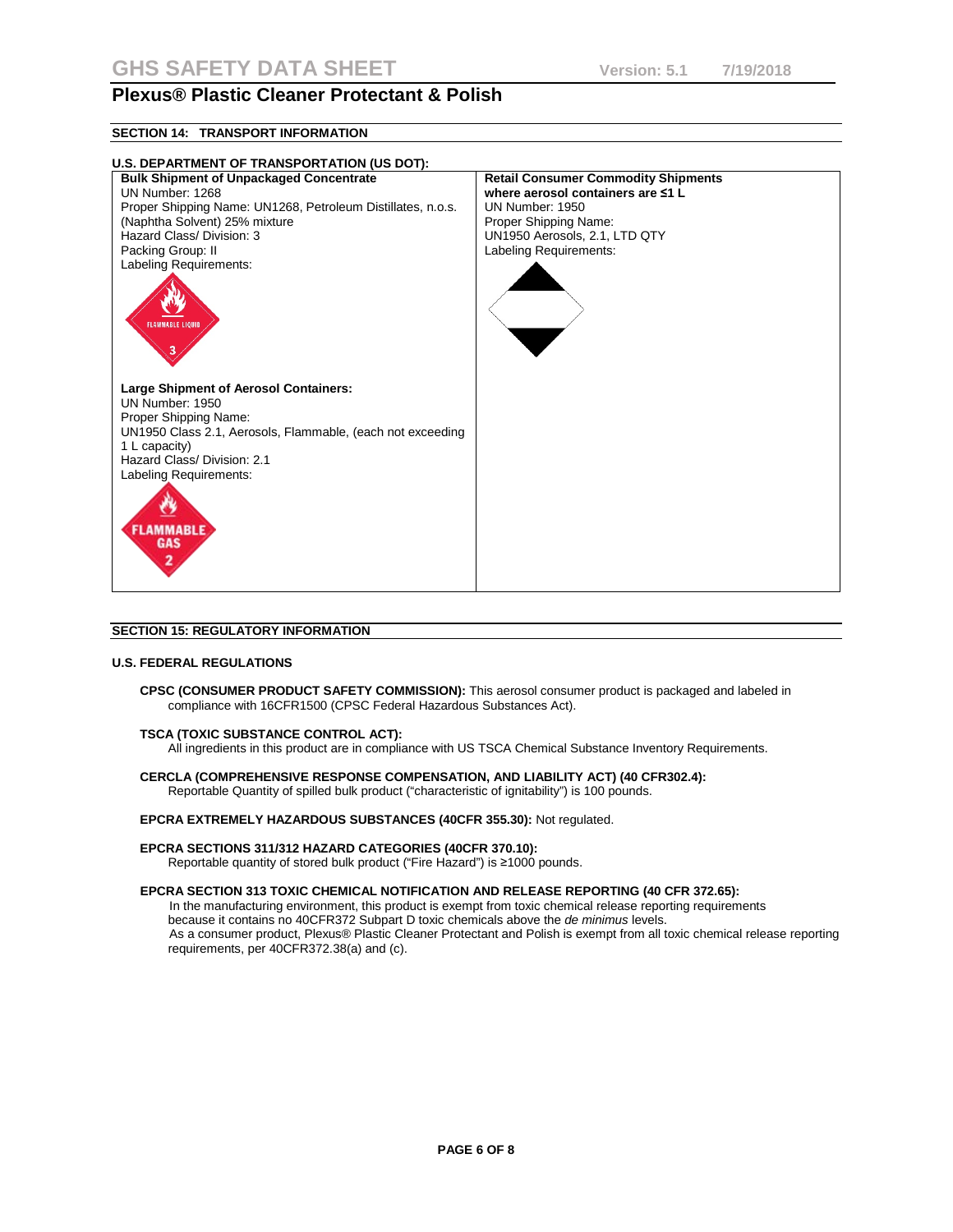### **U.S. STATE REGULATIONS:**

## **California Proposition 65 Clear and Reasonable Warnings (2018):**

**Warning:** This product can expose you to chemicals including benzene, coconut oil diethanolamine condensate, diethanolamine, 1,4-dioxane, ethyl benzene, ethylene oxide, and naphthalene, which are known to the State of California to cause cancer, and to benzene, ethylene oxide, and toluene, which are known to the State of California to cause birth defects or other reproductive harm. For more information, go to www.P65Warnings.ca.gov

| <b>Ingredient Name</b>                      | CAS#           | % in aerosol<br>product | Cancer | Reproductive | No Significant Risk<br>Level for chemicals<br>causing cancer* | Maximum<br>Acceptable Dosage<br>Level for chemicals<br>causing<br>reproductive<br>toxicity* |
|---------------------------------------------|----------------|-------------------------|--------|--------------|---------------------------------------------------------------|---------------------------------------------------------------------------------------------|
| Benzene                                     | 71-43-2        | < 0.003                 | Yes    | Yes          | $6.4$ µg/day<br>(ingestion)<br>13 µg/day<br>(inhalation)      | 24 µg/day<br>(ingestion)<br>49 µg/day<br>(inhalation)                                       |
| Coconut oil<br>diethanolamine<br>condensate | 68603-42-9     | $0.1 - 0.2$             | Yes    | <b>No</b>    | Not established                                               | Not applicable                                                                              |
| Diethanolamine                              | 111-42-2       | < 0.06                  | Yes    | No.          | Not established                                               | Not applicable                                                                              |
| 1,4-dioxane                                 | 123-91-1       | < 0.00004               | Yes    | No.          | 30 µg/day                                                     | Not applicable                                                                              |
| Ethyl benzene                               | $100 - 41 - 4$ | < 0.03                  | Yes    | <b>No</b>    | $41 \mu g/day$<br>(ingestion)<br>54 µg/day<br>(inhalation)    | Not applicable                                                                              |
| Ethylene oxide                              | 75-21-8        | < 0.000009              | Yes    | Yes          | $2 \mu g/day$                                                 | 20 µg/day                                                                                   |
| Naphthalene                                 | $91 - 20 - 3$  | < 0.003                 | Yes    | No.          | $5.8 \mu g/day$<br>(ingestion)                                | Not applicable                                                                              |
| Toluene                                     | 108-88-3       | < 0.03                  | No     | Yes          | Not applicable                                                | 7000 µg/day<br>(ingestion)                                                                  |

## **U.S. State Right to Know Listings:**

| <b>State</b>                               | The following components are listed:                                             |
|--------------------------------------------|----------------------------------------------------------------------------------|
| California, Safer Consumer Products        | aliphatic petroleum distillates, benzene, coconut oil diethanolamine condensate, |
| <b>Regulation Candidate Chemicals List</b> | diethanolamine, 1,4-dioxane, ethyl benzene, ethylene oxide, naphthalene, toluene |
| Massachusetts RTK Substance List           | diethanolamine, 1,4-dioxane, ethylene oxide                                      |
| Minnesota Hazardous Substance List         | benzene, diethanolamine, 1,4-dioxane, ethyl benzene, naphthalene, propane,       |
|                                            | toluene                                                                          |
| New Jersey Worker and Community            | benzene, diethanolamine, 1,4-dioxane, ethyl benzene, ethylene oxide, isobutane,  |
| Right to Know Act                          | d-limonene, naphthalene, propane, toluene                                        |
| Pennsylvania Right to Know                 | benzene, diethanolamine, 1,4-dioxane, ethyl benzene, ethylene oxide, isobutane,  |
| Hazardous substances                       | d-limonene, naphthalene, propane, toluene                                        |
| Rhode Island RTK                           | diethanolamine                                                                   |

**California Air Resources Board**: unregulated product category; VOC (Method 310) 37% (calculated)